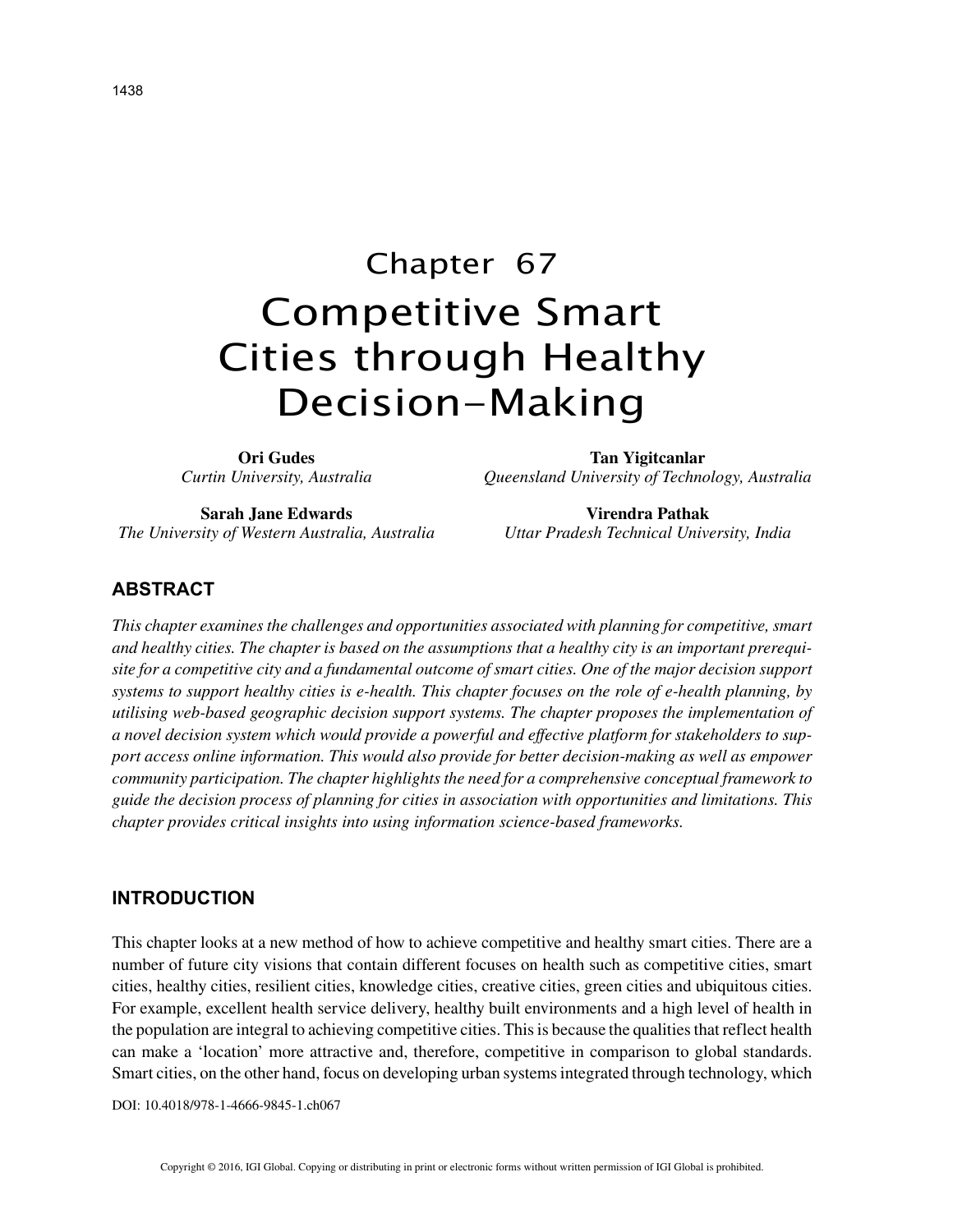leads to the achievement of healthier cities by enabling improved health qualities. Therefore health is an outcome of creating a smart city. For the past few decades, there has been emerging evidence of a close relationship between health and place. This is displayed in the Healthy Cities movement (WHO, 1999) which reflects the amount of work going into creating environments that promote both health and wellbeing. Healthy Cities was officially introduced in 1986 by Ilona Kickbusch at a conference of the World Health Organisation (WHO) in Copenhagen, Denmark. This movement has been very popular with over 3000 cities, towns and villages joining the movement from 1985 to 2010 (Healthy Cities Illawarra, 2010). *Johnson argues that* a healthy community is a critical component of a competitive city (Johnson, 2002). Smart cities include "important ingredients for a healthier environment and for improved quality of life and well-being of city dwellers" (Boulos & Al-Shorbaji, 2014, p.5).

There is evidence that planners require a new approach to enable them to respond to this agenda. Specifically, they need timely access to local information, collaborative planning processes and mechanisms for engaging the public in decision-making. The WHO has concluded that e-Health systems hold great promise for both low- and high-income countries. The benefits of an online approach to health planning apply not only to effective and efficient health-care delivery, but also to public health governance, finance, education, research, and health-related economic activities (WHO, 2008). The purpose of this chapter is to examine an online approach to planning that can respond to the call for healthy, smart and competitive cities. In this chapter, we will first review competitive cities in the context of health. Then we will review smart cities in the context of health. Next, the chapter will explore e-health decision support systems in the context of collaborative health planning practice. This will be followed by the conceptual framework for planning healthy, smart and competitive cities. Lastly, we will introduce a participatory model for implementing collaborative health planning and apply the conceptual framework in practice. In summary, we conclude that e-health Geographical Information System (GIS) based Decision Support System (DSS) can contribute to the development of healthy, smart and competitive cities, particularly if the challenges presented by an online environment can be addressed.

## **BACKGROUND**

The term 'competitiveness' has been well defined by Webster and Muller (2000, p. 1): "The ability of an urban region to produce and market a set of products (goods and services) that represent good value (not necessarily lowest price) in relation to comparable products of other urban regions. Non-tradeables, e.g., local services, are part of the competitiveness equation. An urban economy that produces goods and services for local people of high value relative to price, supports the export economy of the city, making it more competitive, as well as directly raising the quality of life and standard of living for people living in the urban region". Thus, like the healthy cities movement, the call for competitive cities is based on the notion of better city lifestyles. The economic competitiveness of a city is defined by the prosperity of its citizens. A competitive city is known as a city of opportunities for families, lifestyle and business. Similarly, a healthy city is "one that is continually creating and improving [its] physical and social environments and strengthening the community resources which enable people to mutually support each other in performing all the functions of life and achieving their maximum potential" (Flynn, 1996, p. 300). It is not surprising, that the task of applying knowledge to the process of building a healthy and competitive city has become an important focus for urban planners. One of the recent, approaches that encourage this is the Smart City approach.